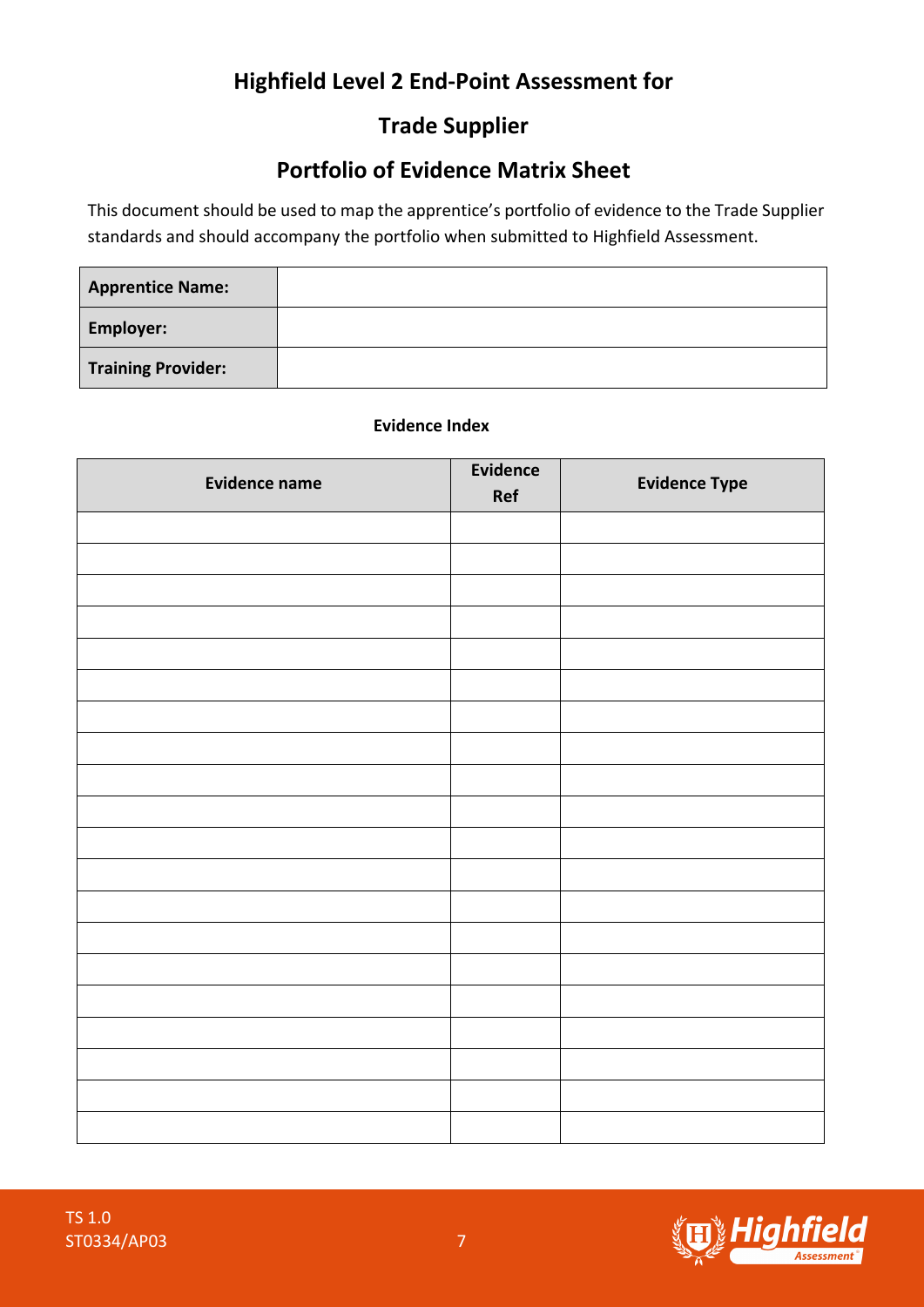| <b>Ref</b>        | <b>Assessment Criteria</b>                                                                                                                   | <b>Evidence</b><br>Ref | Location/<br>Page in<br>evidence |
|-------------------|----------------------------------------------------------------------------------------------------------------------------------------------|------------------------|----------------------------------|
|                   | Knowledge and understanding of the organisation                                                                                              |                        |                                  |
| OK1a              | State the aims of the organisation in relation to its sector and explain                                                                     |                        |                                  |
|                   | why the organisation's core values are linked to its success                                                                                 |                        |                                  |
| OK <sub>2a</sub>  | Explain the organisation's process to provide customers with products                                                                        |                        |                                  |
|                   | obtained from manufacturers                                                                                                                  |                        |                                  |
| ОКЗа              | Describe the opportunities available in the organisation to gain and                                                                         |                        |                                  |
|                   | maintain knowledge about the products/service offer to customers<br>Give examples of how relevant legislation and regulations affect the     |                        |                                  |
| OK4a              | organisation, and how they are maintained through the organisation's                                                                         |                        |                                  |
|                   | internal policies                                                                                                                            |                        |                                  |
|                   | State their responsibilities for keeping brand and business reputation                                                                       |                        |                                  |
| OK5a              | safe from risk                                                                                                                               |                        |                                  |
| OS1a              | Explain the organisation's service offer to internal and external                                                                            |                        |                                  |
|                   | customers and how the organisation operates in line with its standards                                                                       |                        |                                  |
| OS <sub>2</sub> a | Explain who should be notified in a situation that poses a risk to the                                                                       |                        |                                  |
|                   | organisation                                                                                                                                 |                        |                                  |
|                   | Distinction                                                                                                                                  |                        |                                  |
| OK1b              | Share ideas of how their role can improve success of their organisation                                                                      |                        |                                  |
| OK2b              | Describe the process for obtaining goods for a customer which are not<br>stocked items                                                       |                        |                                  |
|                   | Proactively seek to further specialist product knowledge to improve                                                                          |                        |                                  |
| OK3b              | customer experience and business performance                                                                                                 |                        |                                  |
| OK4b              | Explain the potential impact on the organisation if it fails to adhere to<br>relevant legislation and regulations                            |                        |                                  |
| OK5b              | Explain how to identify any potential risks to the brand and business                                                                        |                        |                                  |
|                   | reputation and propose possible solutions                                                                                                    |                        |                                  |
|                   | Communicate confidently about the organisation's position in the                                                                             |                        |                                  |
| OS1b              | external market and wider sector including competition and changing                                                                          |                        |                                  |
|                   | sector landscapes, such as new technologies and online trade<br>Actively monitor situations that pose potential risk and take responsibility |                        |                                  |
| OS2b              | to ensure these are resolved                                                                                                                 |                        |                                  |
|                   | Knowledge and understanding of the specialist trade customer profile of the business                                                         |                        |                                  |
|                   | Explain the difference between internal and external customers in the                                                                        |                        |                                  |
| CK3a              | context of their organisation                                                                                                                |                        |                                  |
|                   | Supply a service/product range to the customer that is not normally                                                                          |                        |                                  |
| CS <sub>2</sub> a | available                                                                                                                                    |                        |                                  |
|                   | Distinction                                                                                                                                  |                        |                                  |
|                   | Explain the difference in the way internal and external customer                                                                             |                        |                                  |
| CK3b              | relationships are managed                                                                                                                    |                        |                                  |
|                   | Exceed customer expectations in the presentation of solutions that                                                                           |                        |                                  |
| CS <sub>2</sub> b | include a range of products and services, the relevant merits of each,                                                                       |                        |                                  |
|                   | alternatives and complementary products and services available                                                                               |                        |                                  |
|                   | Knowledge and understanding of trade counter and telesales services and how to                                                               |                        |                                  |
| SS <sub>5a</sub>  | Display an understanding of the importance of clean and tidy                                                                                 |                        |                                  |
|                   | housekeeping                                                                                                                                 |                        |                                  |
| SS <sub>6a</sub>  | Occasionally offer associated products to complement those requested                                                                         |                        |                                  |
|                   | by the customer                                                                                                                              |                        |                                  |

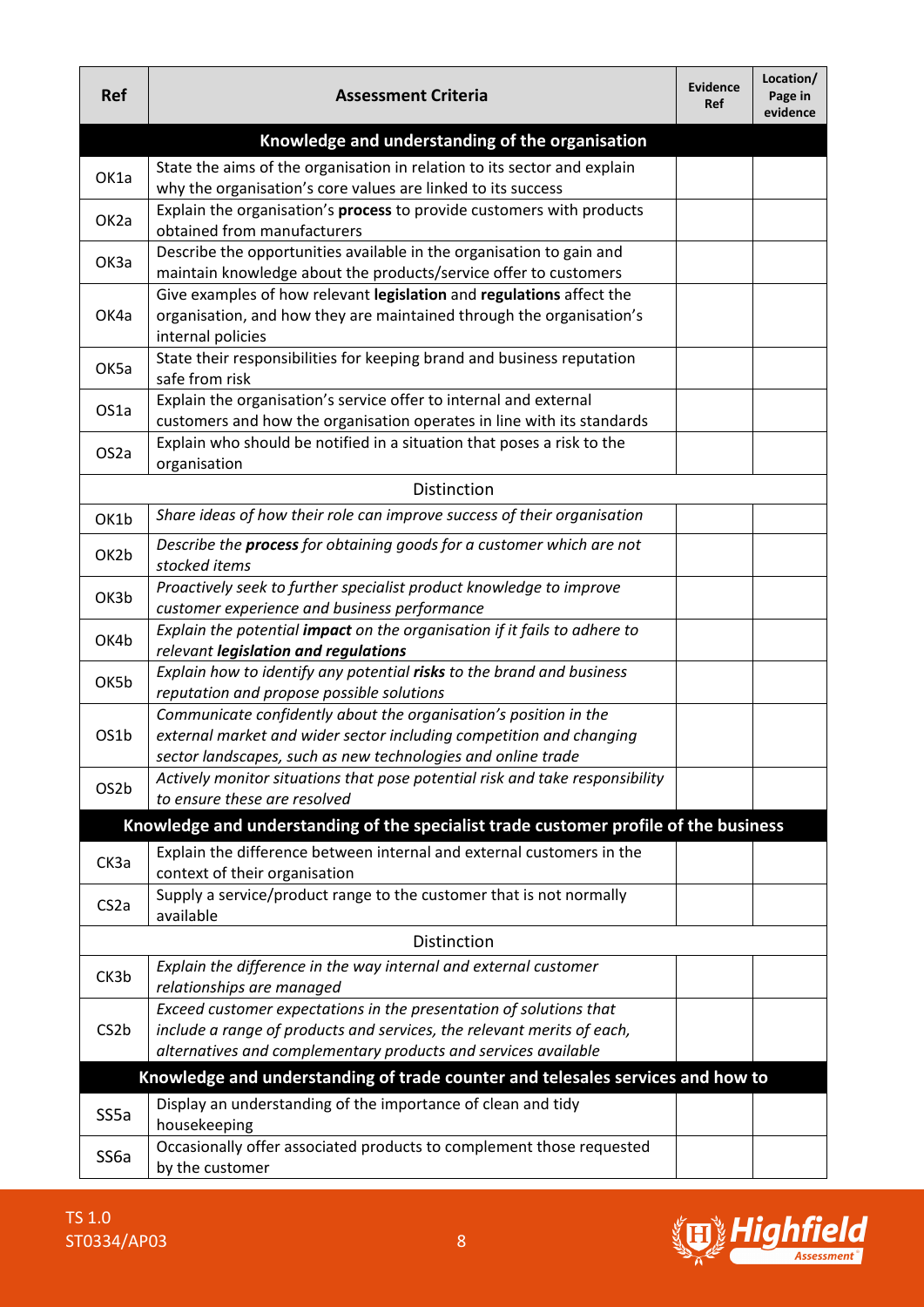| <b>Ref</b>        | <b>Assessment Criteria</b>                                                                                                                                                                                              | <b>Evidence</b><br>Ref | Location/<br>Page in<br>evidence |
|-------------------|-------------------------------------------------------------------------------------------------------------------------------------------------------------------------------------------------------------------------|------------------------|----------------------------------|
| SS8a              | Demonstrate an understanding of systems and procedures involving<br>documentation as well as company policy on document and information<br>retention                                                                    |                        |                                  |
| SS9a              | Demonstrate awareness of legislation and treat confidential information<br>correctly in line with company policy                                                                                                        |                        |                                  |
|                   | Distinction                                                                                                                                                                                                             |                        |                                  |
| SS5b              | Demonstrate how to maximize the creative use of space throughout the<br>display area                                                                                                                                    |                        |                                  |
| SS6b              | Always use upselling and link selling techniques with all customers in<br>order to secure, complete and increase sales transactions                                                                                     |                        |                                  |
| SS8b              | Provide ideas of how working practices could be improved, providing cost<br>and time-saving efficiencies to the business                                                                                                |                        |                                  |
| SS9b              | Use own initiative to protect confidential information and reassure<br>customers of the procedures in place in line with company policy. Explain<br>the key standards and rights regarding data protection and security |                        |                                  |
|                   | Knowledge and understanding of the technologies that are appropriate to the role                                                                                                                                        |                        |                                  |
| TK1a              | Describe benefits of the use of technology in interactions in the<br>workplace and indicate instances when direct interaction is preferable                                                                             |                        |                                  |
| TK <sub>2</sub> a | State the different systems or equipment used in the organisation                                                                                                                                                       |                        |                                  |
|                   | Distinction                                                                                                                                                                                                             |                        |                                  |
|                   | Describe how correct choice of direct interaction or the use of technology                                                                                                                                              |                        |                                  |
| TK1b              | can be of benefit to the business                                                                                                                                                                                       |                        |                                  |
| TK2b              | Provide an explanation of how systems can add value to the business                                                                                                                                                     |                        |                                  |
|                   | Knowledge and understanding of legislative responsibilities relating to the business, products<br>and/or services being sold                                                                                            |                        |                                  |
| LS1a              | Explain how the relevant legislation and regulations impact upon the<br>organisation's customer service provision                                                                                                       |                        |                                  |
| LS <sub>2</sub> a | Explain how the relevant legislation and regulations affect the day to day<br>running of the business and ensure that business is not disrupted                                                                         |                        |                                  |
| LS3a              | Show or explain what action is required when a breach of Health and<br>Safety regulations is observed                                                                                                                   |                        |                                  |
|                   | Distinction                                                                                                                                                                                                             |                        |                                  |
| LS1b              | Provide ideas to improve health, safety and security knowledge practices<br>in the business                                                                                                                             |                        |                                  |
| LS <sub>2</sub> b | Provide examples of active involvement in maintaining safety and security<br>of people and ensure resolution of identified risks                                                                                        |                        |                                  |
| LS3b              | Show or explain what proactive steps could be taken to reduce risks<br>before they become breaches of Health and Safety Regulations                                                                                     |                        |                                  |
|                   | Knowledge and understanding of how personal responsibilities and performance contribute<br>to the success of the team and the business                                                                                  |                        |                                  |
| PK1a              | State how personal behaviour and actions can have an impact on the<br>team                                                                                                                                              |                        |                                  |
| PS <sub>2a</sub>  | Take a systematic approach to problem solving, know their own limits<br>and when best to escalate issues                                                                                                                |                        |                                  |
| PS3a              | Know what they need to do in their role and complete all tasks to agreed<br>timescales and standards                                                                                                                    |                        |                                  |